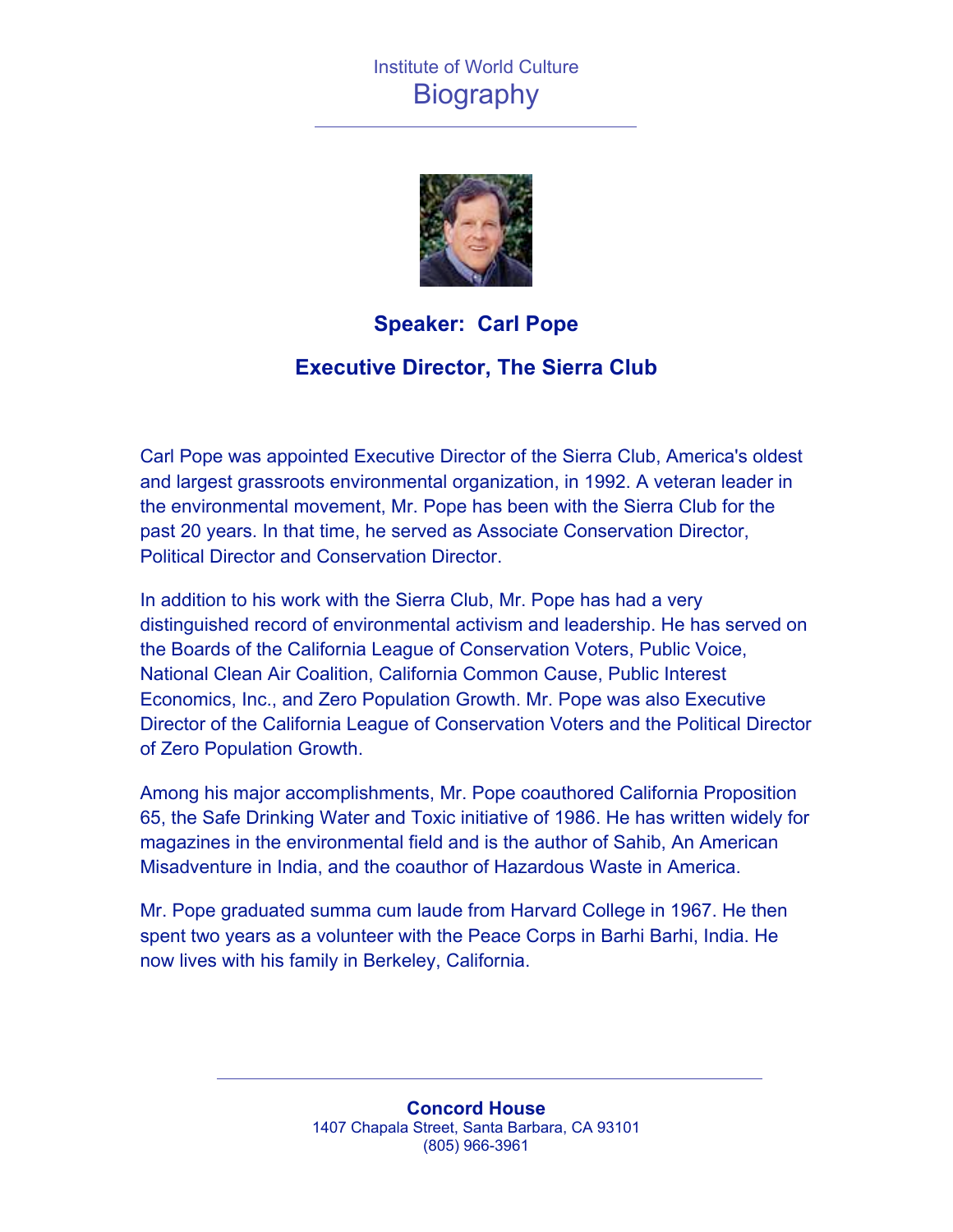#### *Statement*

The farmer in the fable had a goose that laid golden eggs. Organic farmers have just such a miraculous creature in the form of the humble, soil-dwelling bacteria called *Bacillus thuringiensis*, or Bt, which makes its way in the world by emitting a toxin that kills insects. This makes Bt a boon to organic farmers, who spray their crops with it at times of peak caterpillar or insect infestation. In the fable, the greedy farmer kills the goose. Monsanto Corporation is threatening to do the same to Bt.

Monsanto has managed to insert Bt's toxic gene into potatoes, corn, cotton, and other crops, making them deadly to munching bugs. Everyone knows that sooner or later a mutant Colorado potato beetle will eat a Monsanto Bt potato and survive to reproduce; a new race of Bt-resistant insects will emerge, and the utility of the bacteria to humankind will end. (Use of Bt by organic farmers doesn't carry this threat because of the sporadic nature of the application.) Monsanto concedes that even if every farmer were to follow its suggestion to plant a "refuge" of regular potatoes next to the bioengineered patch to slow the evolution of resistant bugs, in 30 years Bt will be finished as an organic pesticide.

As for consumers, no one knows whether foods whose cells carry the gene for a bacterial toxin are safe staples for a human diet. According to The New York Times Magazine, the question is likely to remain unanswered because the Food and Drug Administration, which regulates food, thinks the bioengineered potato is actually a pesticide, and the EPA, which regulates pesticides, considers it a food. This suits Monsanto just fine. "Monsanto should not have to vouchsafe the safety of biotech food," spokesman Phil Angell told the Times. "Our interest is in selling as much of it as possible. Assuring its safety is the FDA's job."

Monsanto has even more far-reaching plans for the future of farming. One of its new acquisitions is a company whose main asset is a bioengineering technology called the "Terminator," which may be able to prevent seeds from reproducing. By building the Terminator gene into its rice and soybeans, Monsanto could derail the age-old agricultural practice of saving seed for the next season, leaving farmers completely dependent on its product. The Terminator would also relieve Monsanto of the need to hire a corps of Pinkerton investigators to apprehend farmers who reuse its seeds. (Monsanto has set up a toll-free number to

> **Concord House** 1407 Chapala Street, Santa Barbara, CA 93101 (805) 966-3961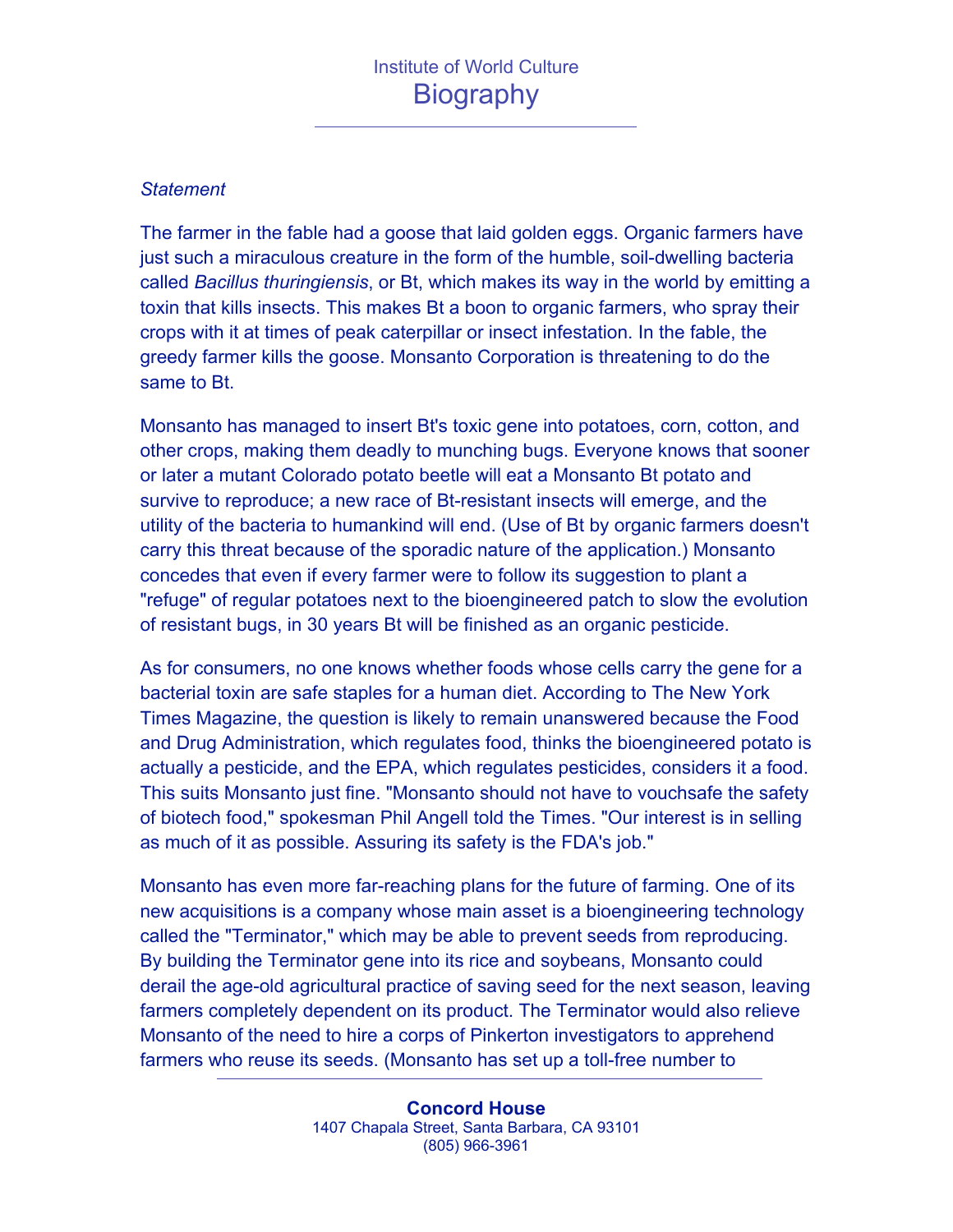# Institute of World Culture **Biography**

encourage farmers to inform on their neighbors, and has already filed suit against more than 500 farmers for replanting seeds.) Monsanto's unlikely partner in this scheme to enrich itself at the expense of farmers? The U.S. Department of Agriculture, which helped to develop Terminator technology in the first place.

The Terminator and Bt potato are sadly characteristic of agricultural biotechnology in general. Some companies are engineering plant varieties to be resistant to the herbicides they sell, encouraging the use of even greater quantities of chemical poisons. Others are bold enough to claim ownership of natural genetic qualities of plants that have been in use for centuries. W. R. Grace-the corporation whose defense of polluting practices inspired the book and movie A Civil Action-made a serious attempt to patent commercial applications of the neem tree, an Indian species that has been used for thousands of years by peasant families for medicinal and antibacterial purposes.

Of course, the common heritage of European peasants was appropriated long ago when the common pastures, fields, and woods around many communities in 16th- century England were fenced and privatized. The Times compares the effect of the Terminator to enclosure: "It will allow companies like Monsanto to privatize one of the last great commons in nature-the genetics of the crop plants that civilization has developed over the past 10,000 years." Agricultural biotechnology takes the naturally evolved, common genetic inheritance of the biosphere, chops it up, and sells selected patented bits in new bottles-sometimes with very nasty side effects. The problem is not necessarily agricultural biotechnology itself, although like any pioneering technology, the consequences of its application may not be known to science for many years. (After all, DDT was initially hailed as a miracle of progress.) The problem is that it is being deployed by profit-making companies using patent laws to privatize the world's gene pool. Making a contribution to agriculture is only a secondary goal of Monsanto's new technology; first and foremost is the enrichment of the shareholders, no matter what the effect on the rest of the world.

It doesn't have to be this way. This is not how Luther Burbank did his work, nor how the publicly accountable universities and international research centers developed the strains that led to the green revolution, which helped increase crop yields around the world. (True, the green revolution's reliance on chemicals had devastating environmental effects, but at least its intention was to feed more people. The sole focus of the biotech revolution is higher profits.) Agricultural

> **Concord House** 1407 Chapala Street, Santa Barbara, CA 93101 (805) 966-3961